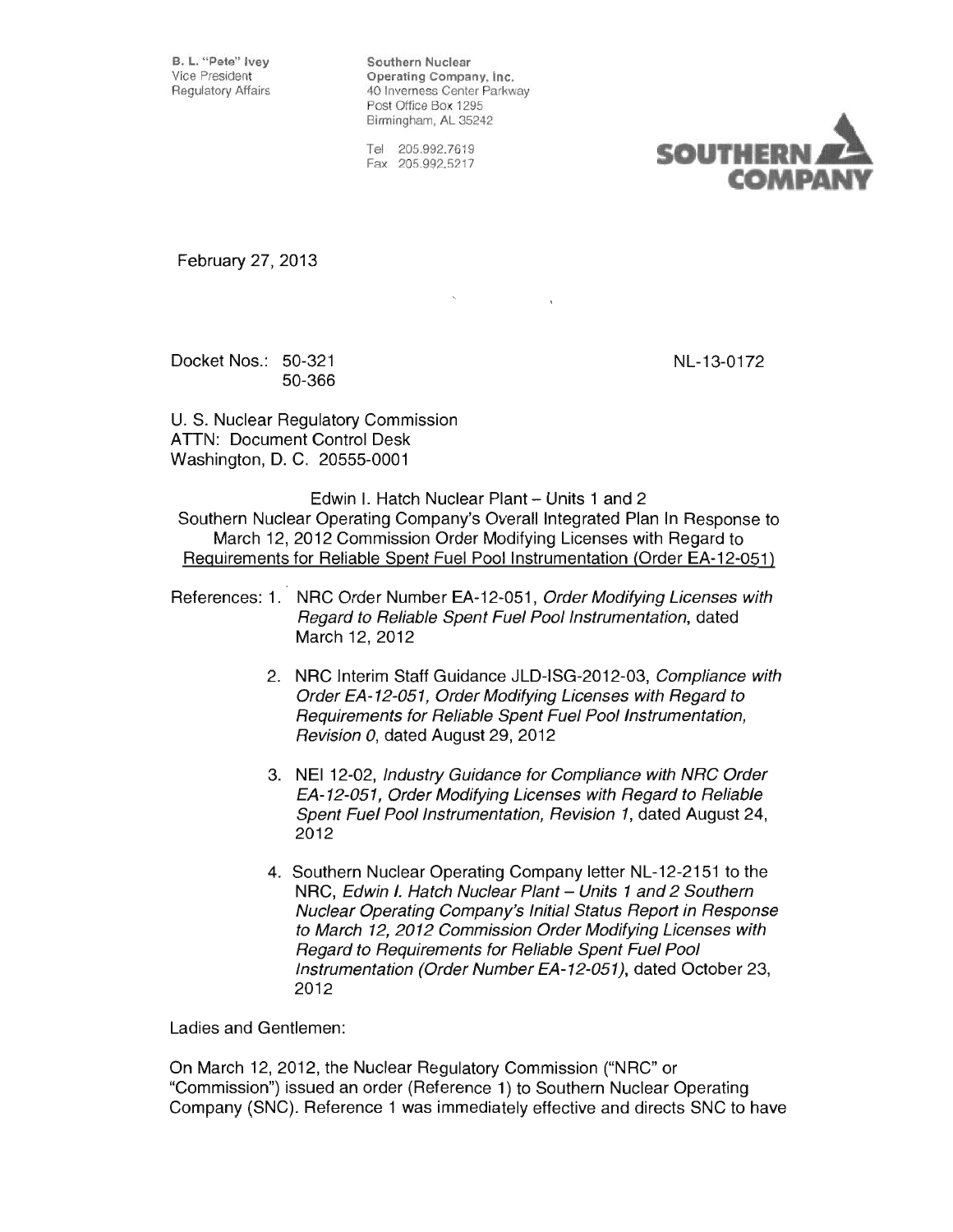U. S. Nuclear Regulatory Commission NL-13-0172 Page 2

a reliable indication of the water level in associated spent fuel storage pools. Specific requirements are outlined in Attachment 2 of Reference 1.

Reference 1 requires submission of an Overall Integrated Plan by February 28, 2013. The NRC Interim Staff Guidance (ISG) (Reference 2) was issued August 29, 2012 which endorses industry guidance document NEI 12-02, Revision 1 (Reference 3) with clarifications and exceptions identified in Reference 2. Reference 3 provides direction regarding the content of this Overall Integrated Plan. Reference 4 provided Edwin I. Hatch Nuclear Plant's (HNP) initial status report regarding reliable spent fuel pool instrumentation, as required by Reference 1.

The purpose of this letter is to provide the Overall Integrated Plan for HNP pursuant to Section IV, Condition C.1, of Reference 1. This letter confirms SNC has received Reference 2 and has an Overall Integrated Plan for HNP developed in accordance with the guidance for the purpose of ensuring a reliable indication of the water level in associated spent fuel storage pools capable of supporting identification of required wide range pool water level conditions by trained personnel.

The information in the Enclosure provides the HNP Units 1 and 2 Overall Integrated Plan for reliable spent fuel pool instrumentation pursuant to Reference 3. The enclosed Integrated Plan is based on conceptual design information. Final. design details and associated procedure guidance, as well as any revisions to the information contained in the Enclosure, will be provided in the 6-month Integrated Plan updates required by Reference 1.

SNC intends to fully implement the requirements of the Order by breaker closure of the Unit 1 Spring 2016 refueling outage and by December 31, 2016, for Unit 2 per Section IV, Condition A.2 of Reference 1. In accordance with Section IV, Condition C.3 of Reference 1, SNC intends to submit notification to the NRC that full compliance of the Order has been achieved within 60 days of full implementation for each unit at HNP.

This letter contains no new regulatory commitments. If you have any questions, please contact Ken McElroy at (205) 992-7369.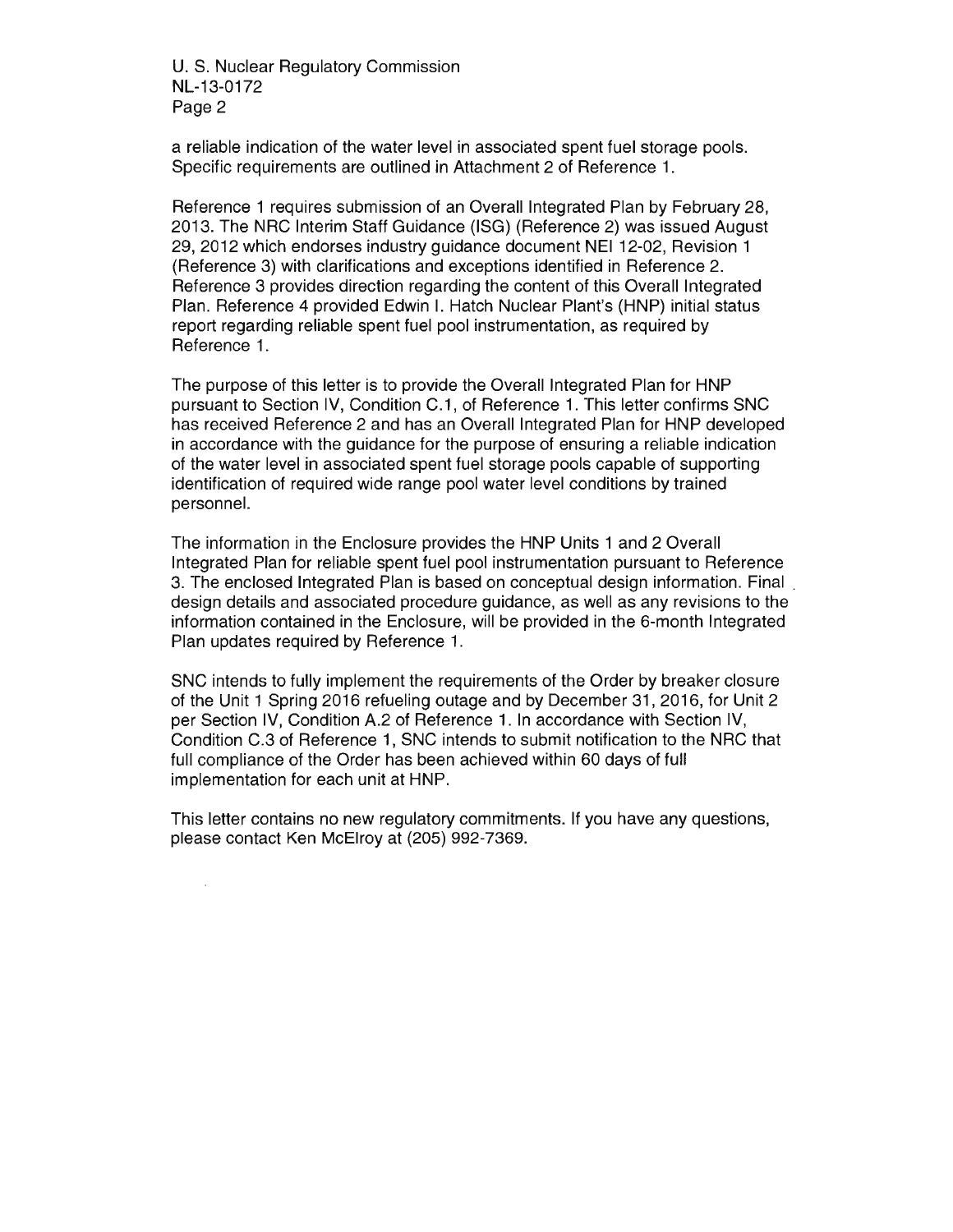U. S. Nuclear Regulatory Commission NL-13-0172 Page 3

Respectfully submitted,

B. L. Ivey Vice President - Regulatory Affairs

BLl/CLN

Mr. B. L. Ivey states he is a Vice President of Southern Nuclear Operating Company, is authorized to execute this oath on behalf of Southern Nuclear Operating Company and, to the best of his knowledge and belief, the facts set forth in this letter are true.

Sworn to and subscribed before me this  $\frac{\partial \eta^{\mu}}{\partial}$  day of  $\frac{\partial \mu_{\nu}}{\partial}$  *full Yuully*, 2013. Muncy Lewise Henderson

**..-, ..** 

My commission expires:  $\boxed{\text{Maxel} \quad 23,2014}$ 

Enclosure: Edwin I. Hatch Nuclear Plant Units 1 and 2 Integrated Plan with Regard to Reliable Spent Fuel Pool Instrumentation

cc: Southern Nuclear Operating Company Mr. S. E. Kuczynski, Chairman, President & CEO Mr. D. G. Bost, Executive Vice President & Chief Nuclear Officer Mr. D. R. Madison, Vice President - Hatch Mr. B. J. Adams, Vice President - Fleet Operations  $Mr. C. R. Pierce, Director – Regularory Affairs$ RType: CHA02.004

U. S. Nuclear Regulatory Commission Mr. E. Leeds, Director of the Office of Nuclear Reactor Regulation Mr. V. M. McCree, Regional Administrator Mr. R. E. Martin, NRR Senior Project Manager - Hatch Mr. E. D. Morris, Senior Resident Inspector - Hatch Mr. Blake A. Purnell, NRR/JLD/PMB, NRC Mr. Steven R. Jones, NRR/DSS/SBPB, NRC

**State of Georgia** Mr. J. H. Turner, Environmental Director Protection Division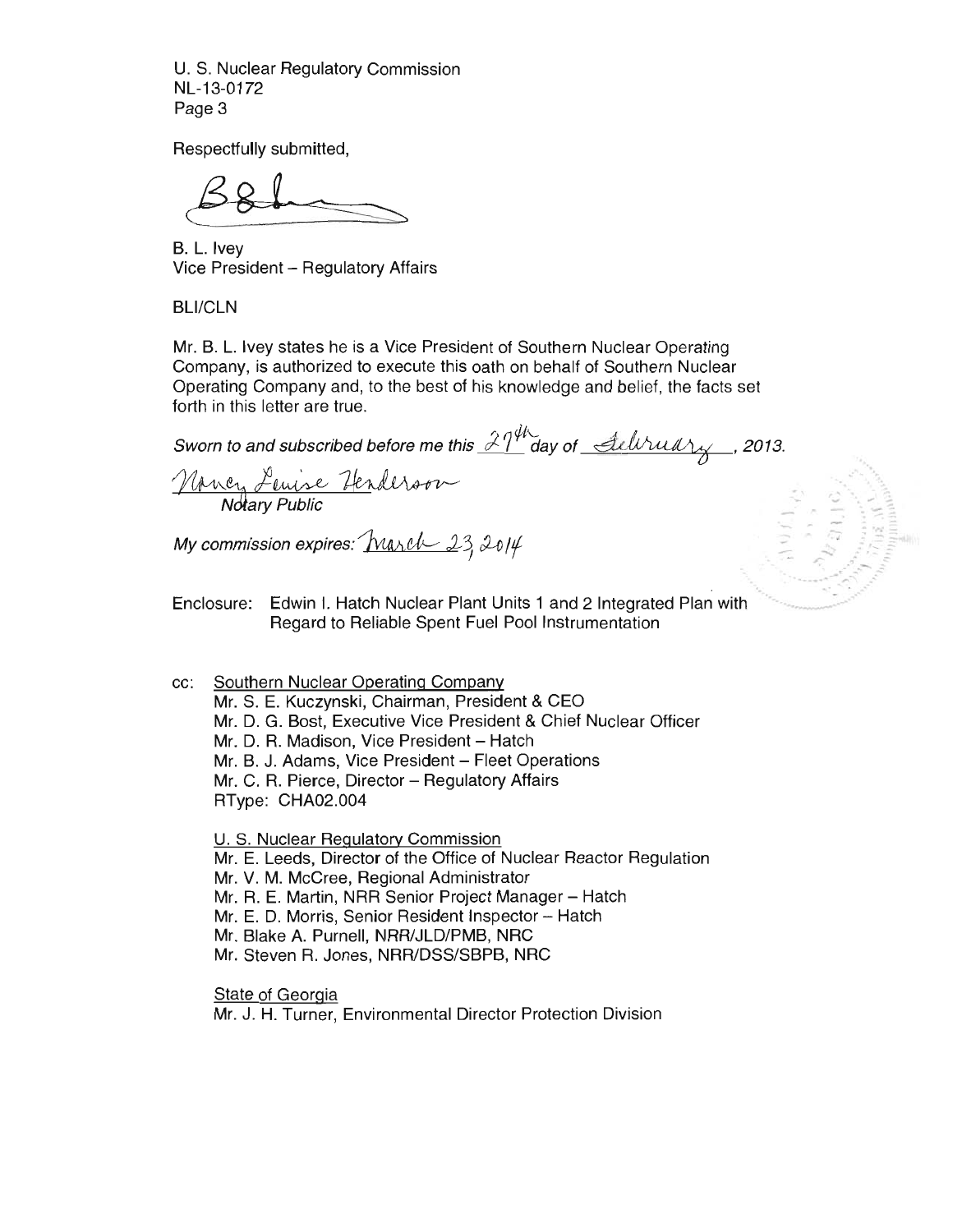Edwin I. Hatch Nuclear Plant – Units 1 and 2 Southern Nuclear Operating Company's Overall Integrated Plan In Response to March 12, 2012 Commission Order Modifying Licenses with Regard to Requirements for Reliable Spent Fuel Pool Instrumentation (Order EA-12-051)

**Enclosure** 

Edwin I. Hatch Nuclear Plant Units 1 and 2 Integrated Plan with Regard to Reliable Spent Fuel Pool Instrumentation

 $\overline{\phantom{a}}$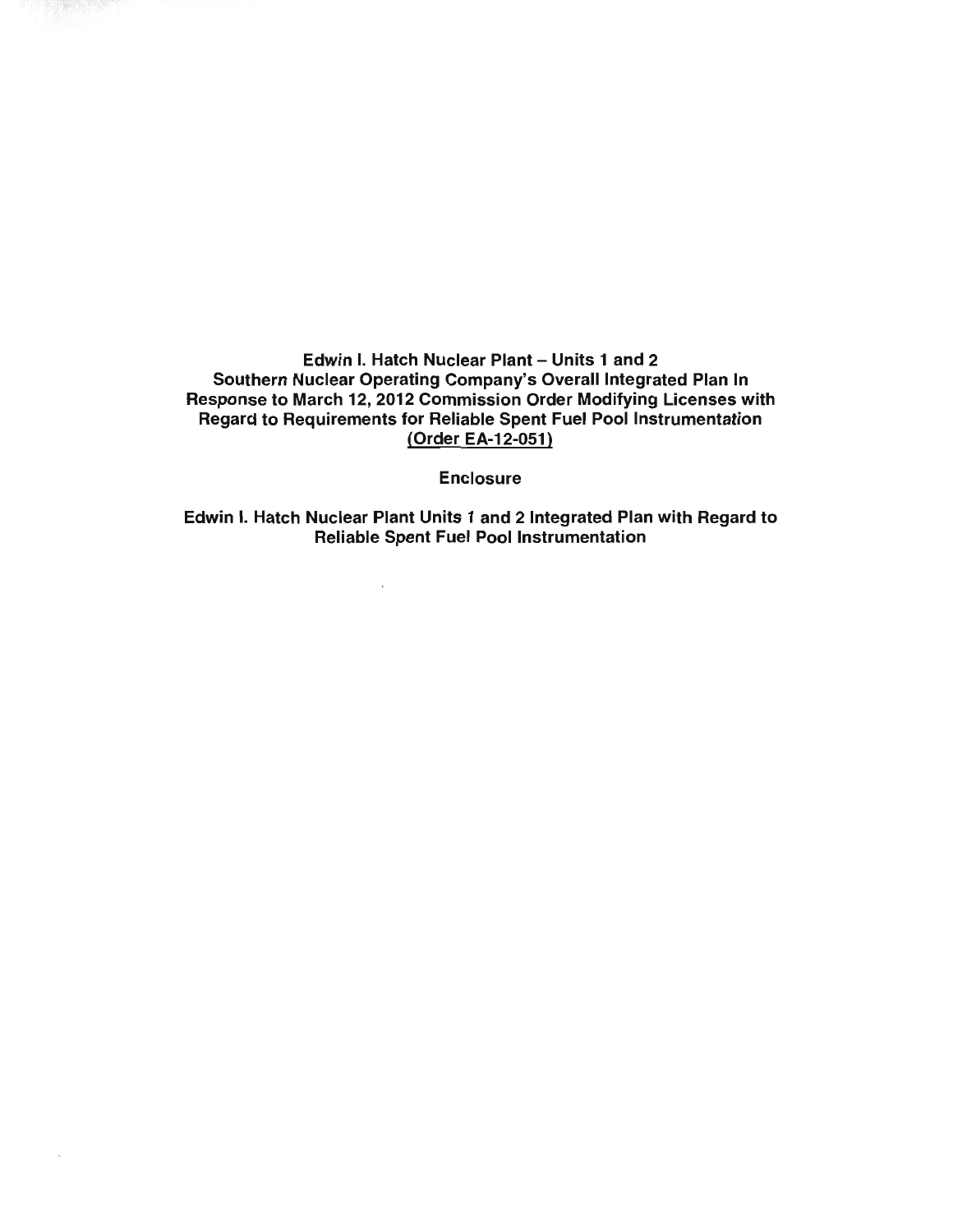

# **Southern Nuclear Operating Company**

# **Edwin I. Hatch Nuclear Plant**

**Units 1 &2** 

# **Reliable Spent Fuel Pool Instrumentation**

# **Overall Integrated Implementation Plan**

Revision 0, February 27,2013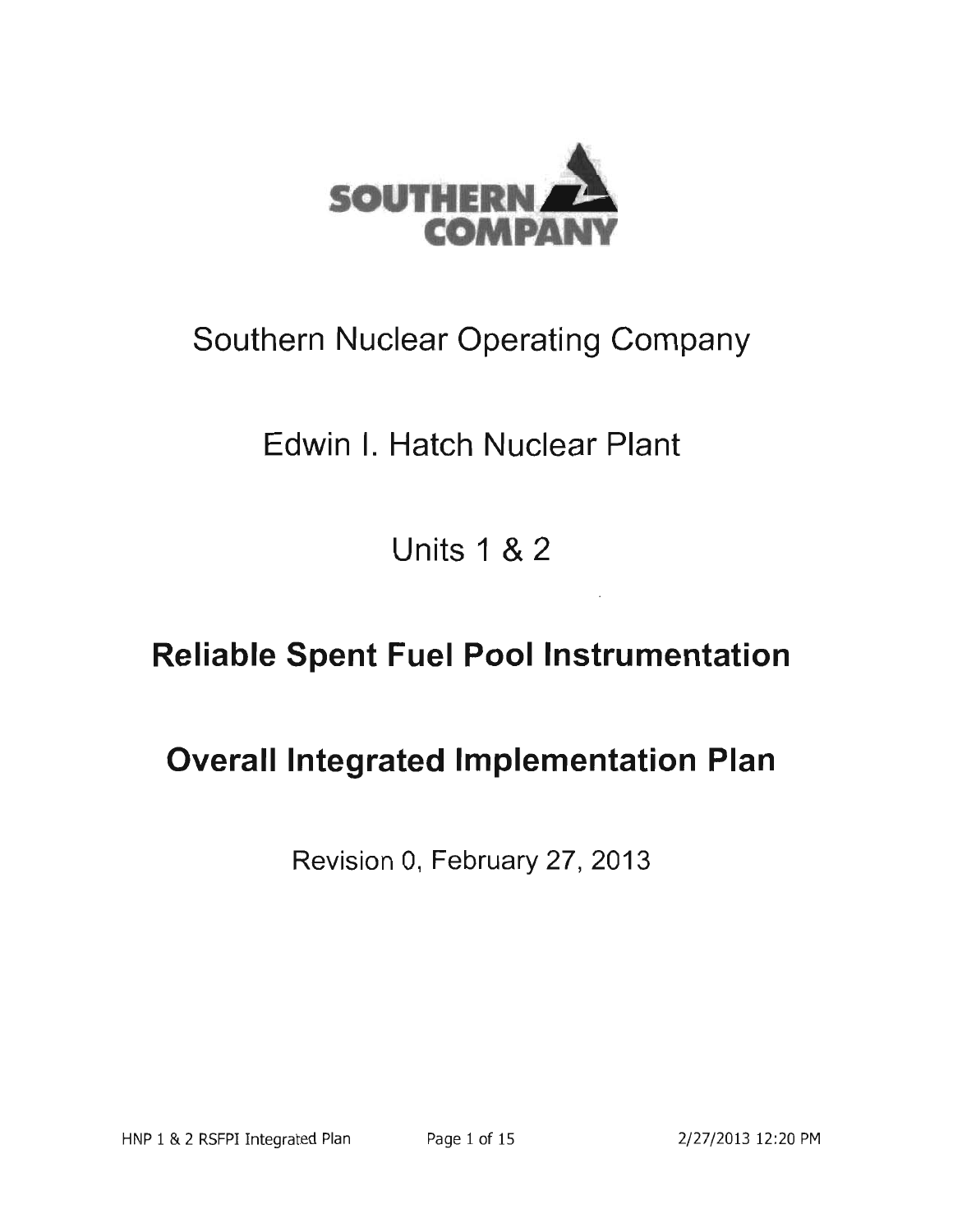## **Table of Contents**

| I.    | Introduction 1, 3 |  |  |
|-------|-------------------|--|--|
| II.   |                   |  |  |
| III.  |                   |  |  |
| IV.   | Instruments1      |  |  |
| V.    |                   |  |  |
| VI.   |                   |  |  |
|       |                   |  |  |
|       |                   |  |  |
|       |                   |  |  |
|       |                   |  |  |
|       |                   |  |  |
|       |                   |  |  |
|       |                   |  |  |
|       |                   |  |  |
| VII.  |                   |  |  |
|       |                   |  |  |
|       |                   |  |  |
|       |                   |  |  |
| VIII. |                   |  |  |
| IX.   |                   |  |  |
|       |                   |  |  |
|       |                   |  |  |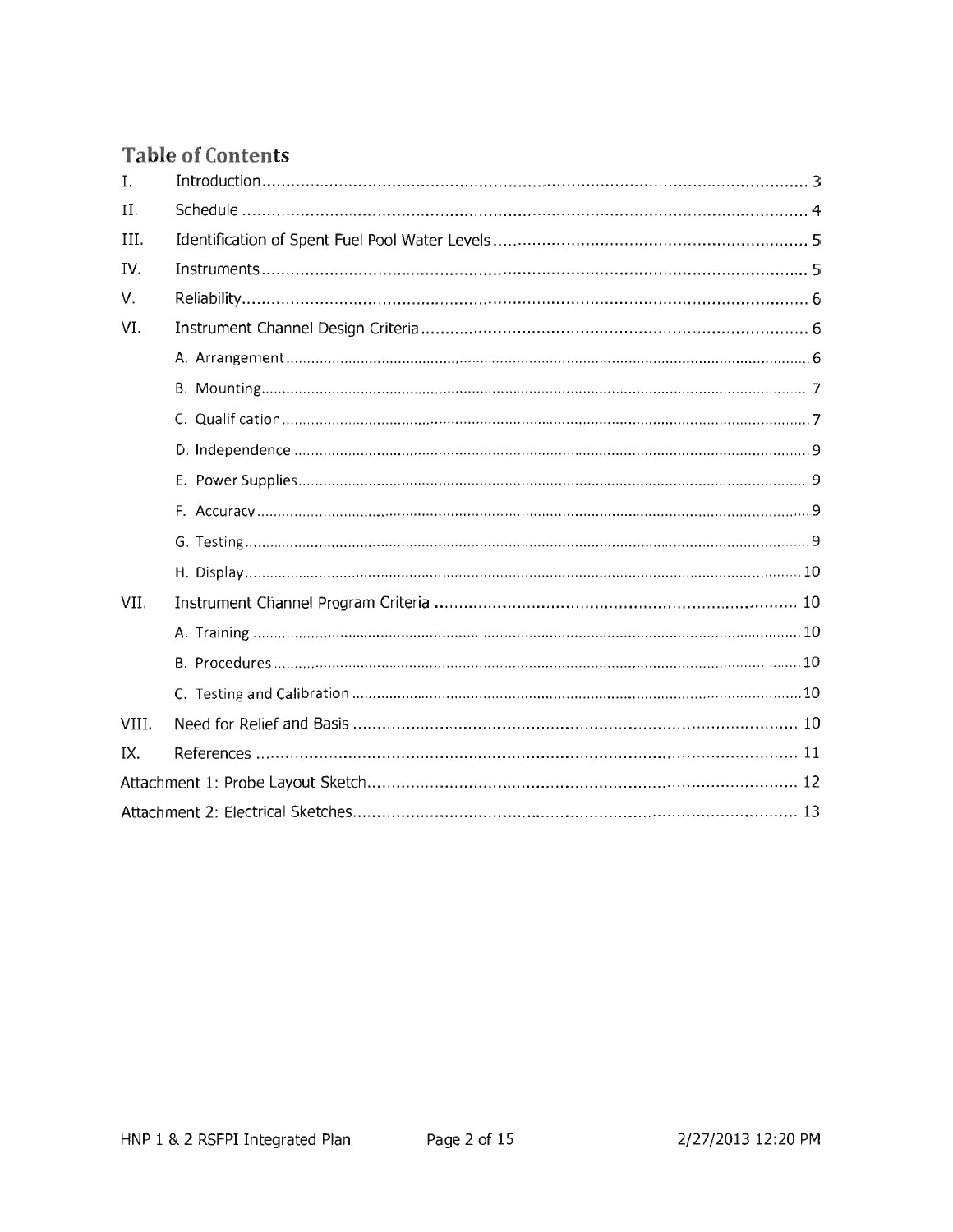## L Introduction

The Nuclear Regulatory Commission (NRC) issued Order EA-12-051, *Issuance of Order to Modify* Licenses with Regard to Reliable Spent Fuel Pool Instrumentation, (Reference 1) on March 12, 2012. The Order requires licensees to have reliable indication of the water level in associated spent fuel storage pools capable of supporting identification of the following pool water level conditions by trained personnel: (1) level that is adequate to support operation of the normal fuel pool cooling system, (2) level that is adequate to provide substantial radiation shielding for a person standing on the spent fuel pool operating deck, and (3) level where fuel remains covered and actions to implement make-up water addition should no longer be deferred. The Order also requires submittal of an overall integrated plan which will provide a description of how the requirements of the Order will be achieved.

NEI 12-02, Industry Guidance for Compliance with NRC Order EA-12-051, "To Modify Licenses with Regard to Reliable Spent Fuel Pool Instrumentation," (Reference 4) provides an approach for complying with order EA-12-051. NRC Interim Staff Guidance JLD-ISG-2012-03, Compliance with Order EA-12-051, Reliable Spent Fuel Pool Instrumentation, (Reference 3) considers that the methodologies and guidance in conformance with the guidelines provided in NEI 12-02, Revision 1, subject to the clarifications and exceptions specific to NEI 12-02 Section 3.4, Qualification, are an acceptable means of meeting the requirements of Order EA-12-051.

This integrated plan provides the Edwin I. Hatch Nuclear Power Plant (Hatch or HNP) Units 1 and 2 approach for complying with Order EA-12-051 using the methods described in NEI 12-02 with the exceptions and clarifications as detailed in the following sections. Six month progress reports will be provided consistent with the requirements of Order EA-12-051 and the guidance in NEI 12-02.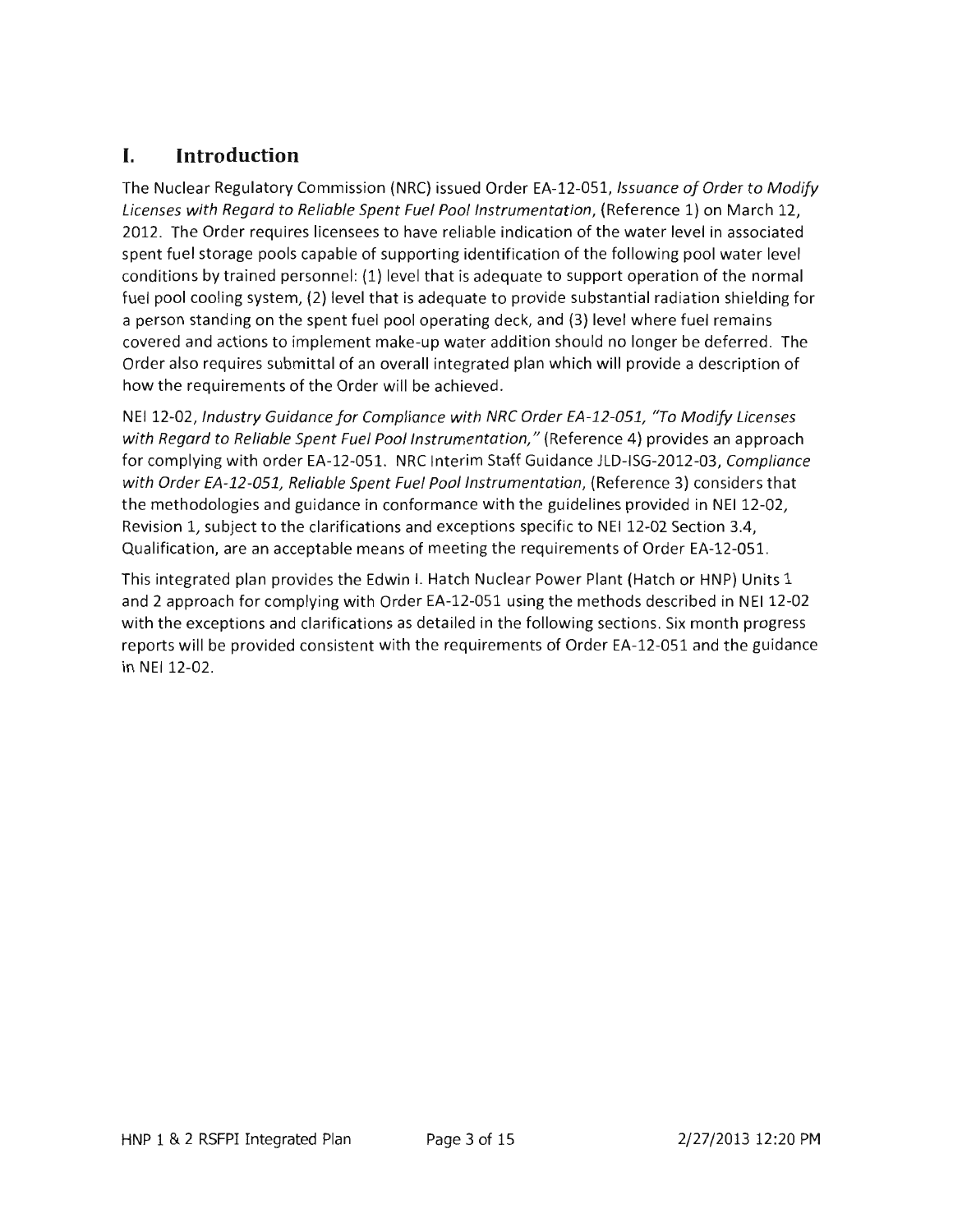## **II. Schedule**

Installation of reliable spent fuel pool (SFP) level instrumentation will be completed prior to startup from the second refueling outage per unit after submittal of this plan (the Second Refueling outage commencing at HNP following February 28,2013 is Spring 2016 for Unit 1 and Spring 2017 for Unit 2), but no later than December 31,2016, (Reference 6).

The following milestone schedule is provided. The dates are planning dates subject to change as design and implementation details are developed. Any changes to the following target dates will be reflected in the subsequent six (6) month status reports.

| <b>Original Target</b><br>Date | Activity                                              | <b>Status</b><br>{Include date changes in this column} |
|--------------------------------|-------------------------------------------------------|--------------------------------------------------------|
| Oct. 2012                      | Submit 60 Day Status Report                           | Complete                                               |
|                                |                                                       |                                                        |
| Feb. 2013                      | Submit Overall Integrated Implementation Plan         | Complete                                               |
| Aug 2013                       | Submit 6 Month Status Report                          |                                                        |
| Feb. 2014                      | Submit 6 Month Status Report                          |                                                        |
| Mar 2014                       | Unit 1 1 <sup>st</sup> RFO                            |                                                        |
| June 2014                      | Develop Modifications Unit 1                          |                                                        |
| Aug. 2014                      | Submit 6 Month Status Report-                         |                                                        |
| Feb 2015                       | Receipt of Unit 1 SFP Instrument Channel              |                                                        |
| Feb. 2015                      | Submit 6 Month Status Report                          |                                                        |
| Mar 2015                       | Unit 2 1st RFO                                        |                                                        |
| Apr 2015                       | Develop Modifications Unit 2                          |                                                        |
| Aug 2015                       | Submit 6 Month Status Report                          |                                                        |
| 3Q2015                         | Complete Functional Test of Unit 1 SFP<br>Instruments |                                                        |
| Nov 2015                       | Receipt of Unit 2 SFP Instrument Channel              |                                                        |
| Feb. 2016                      | Submit 6 Month Status Report                          |                                                        |
| Mar 2016                       | Unit 1 Implementation Complete (2 <sup>nd</sup> RFO)* |                                                        |
| Aug. 2016                      | Submit 6 Month Status Report                          |                                                        |
| 4Q2016                         | Complete Functional Test of Unit 2 SFP<br>Instruments |                                                        |
| Dec 2016                       | Unit 2 Implementation Complete **                     |                                                        |
| Dec 2016                       | Submit Completion Report                              |                                                        |

The current milestones are:

'Full compliance after second listed refuelmg outage

•• Full compliance by 12/31/2016 since second refueling outage is after 12/31/2016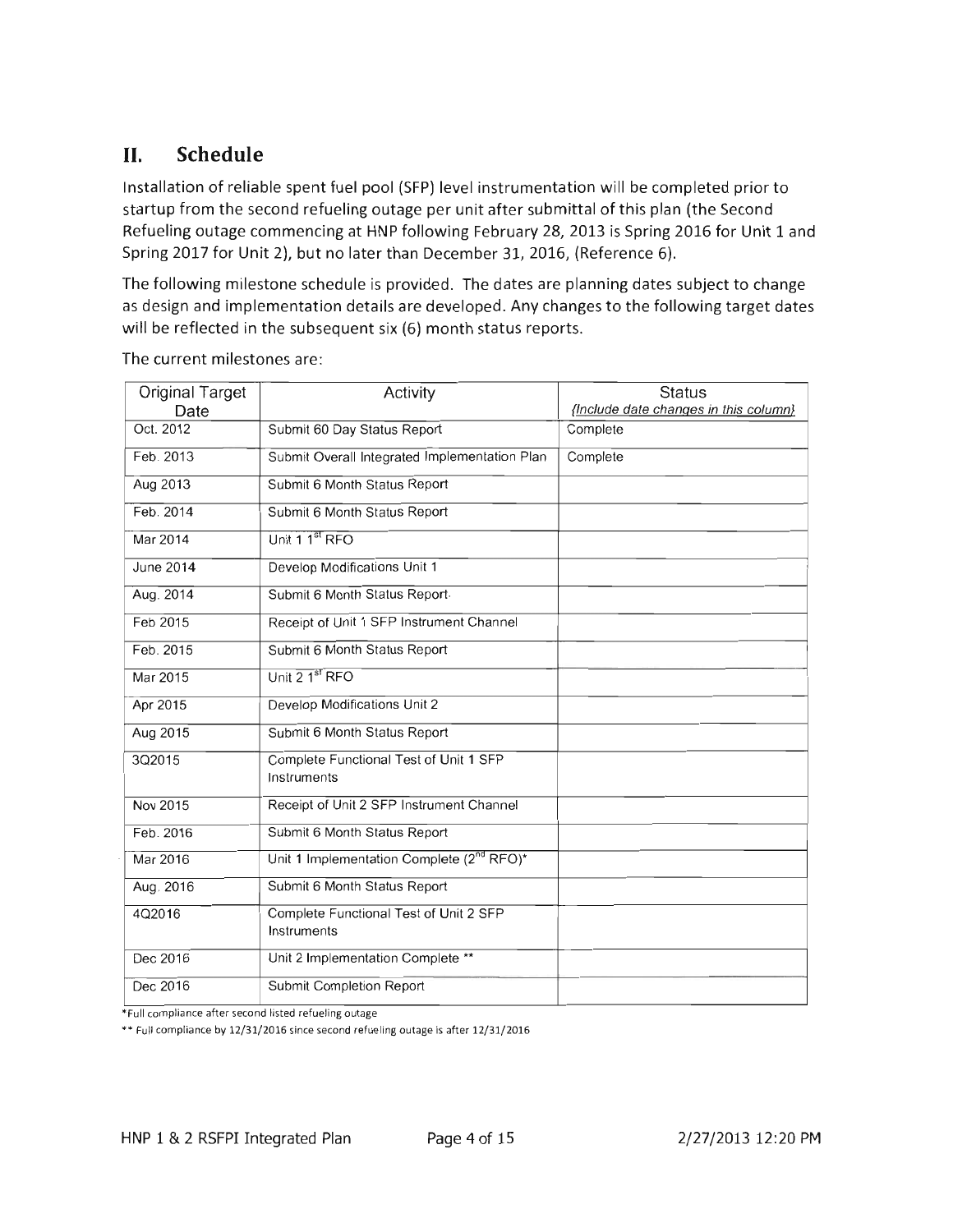## III. Identification of Spent Fuel Pool Water Levels

The wet spent-fuel storage facility is located on the common refueling floor in secondary containment. It provides specially designed underwater storage space for the spent fuel assemblies which require shielding and cooling during storage and handling. A Seismic Category 1 backup system is provided to add water if the normal makeup system is not available. The important levels for the pool are as follows:

#### Key spent fuel pool water levels:

- 1. Level adequate to support operation of the normal fuel pool cooling system  $-$  The low level alarm setpoint, Elevation 225'-9" for Unit 1, Elevation 226'-2.5" for Unit 2, which is above the elevation where the pumps lose suction from a low level in the skimmer surge tank (Engineering Central File (ECF) application of the Plant Data Management System (PDMS) for instruments 1G41N372 and 2G41N372).
- 2. Level adequate to provide substantial radiation shielding for a person standing on the spent fuel pool operating  $\text{deck}$  – For Unit 1 and 2, elevation 214'-0" is approximately 10'-0" above (elevation 204'-0" is the nominal level of the highest fuel rack) the highest point of the fuel racks (plus or minus 1 foot) (Unit 2\* FSAR Sections 9.1.2.2.2b and 9.1.3.2.5, Reference 10; Drawing H26105, Reference 11).
- 3. Level where fuel remains covered For Unit 1 and 2 elevation 204'-0" is the nominal level of the highest fuel rack (Unit 2 FSAR Section 9.1.2.2.2b, Reference 10; Drawing H26105, Reference 11).

Note:

\* Many items in the HNP Unit 1 FSAR reference the HNP Unit 2 FSAR for supporting information versus repeating information in both documents. Thus, in this report, Unit 1 items may reference the Unit 2 FSAR as a controlling reference.

## IV. Instruments

Design of the instruments will be consistent with the guidelines of NRC JLD-ISG-2012-03 and NEI 12-02 with the exceptions and clarifications as detailed below.

- Primary and backup instrument channels will consist of fixed components.
- The plan is for both channels to utilize Guided Wave Radar, which functions according to the principle of Time Domain Reflectometry (TDR). A generated pulse of electromagnetic energy travels down the probe. Upon reaching the liquid surface the pulse is reflected and based upon reflection times, level is inferred.
- The measured range will be continuous from the high pool level elevation (227'  $-5$ ") to the top of the spent fuel racks at elevation (204') (Reference 10).
- Instrument channel level sensing components (probe) will be located in the SFP directly adjacent to the spent fuel. The electronics processing module will be capable of being located in a non-harsh environment area outside the SFP area.
- The display shall provide a continuous indication of spent fuel pool water level at the Display location. In the event the link to the Display is lost, a field accessible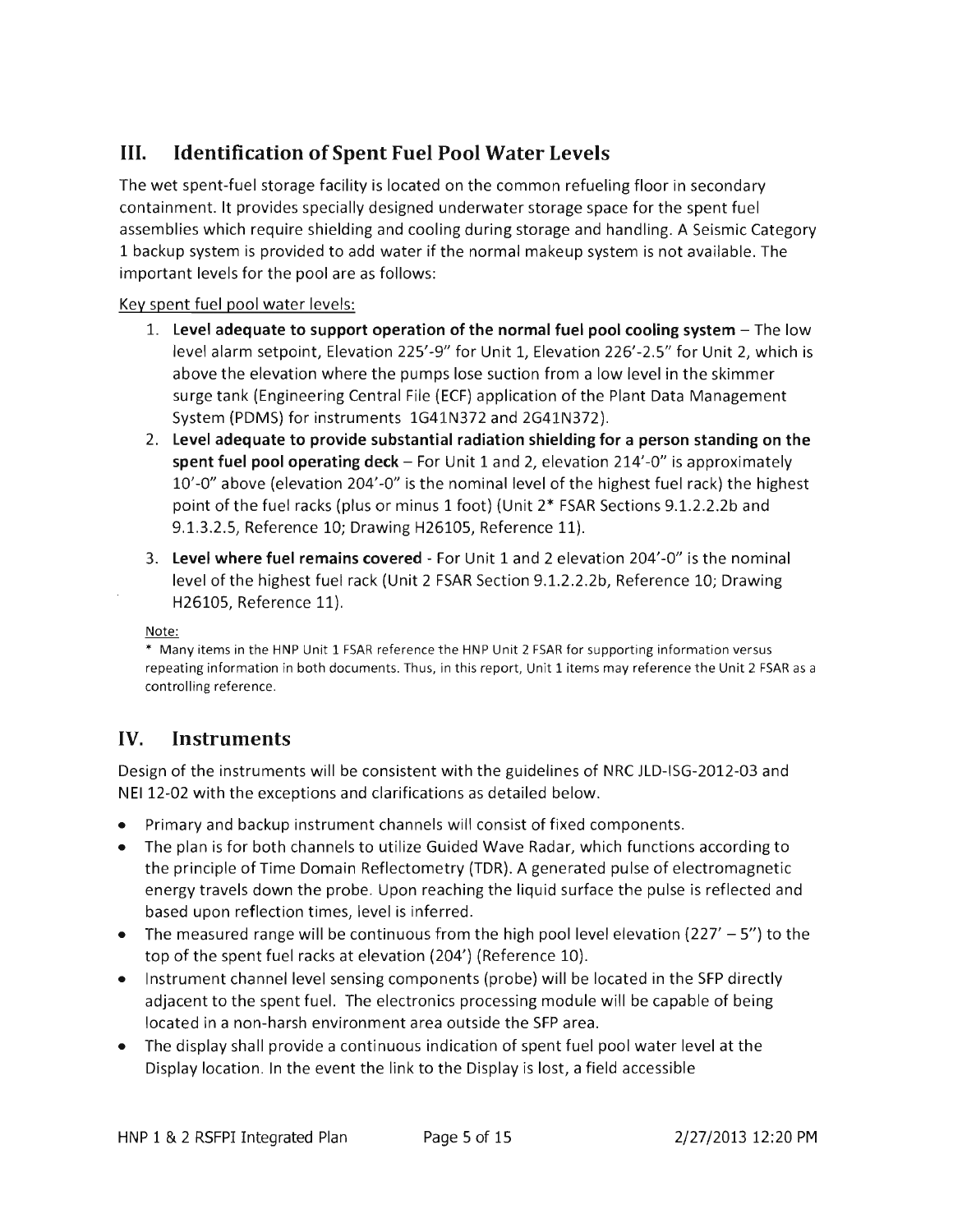signal/Indication (remote to the Display location) will be available for determination of pool level.

• The electronic processing module and the Display will be installed in a location that will meet the criteria established in NE112-02 and endorsed by NRC JLD-ISG-2012-03. The specific location of the electronic processing module and the Display has not been determined yet.

## **V. Reliability**

Reliability of the primary and backup instrument channels will be assured by conformance with the guidelines of NRC JLD-ISG-2012-03 or NE112-02, as discussed in Section 3.4, Qualification and 3.8 Testing. Reliable level indication will be functional during all times when used fuel is in the SFP consistent with NE112-02 Section 4.3, Testing and Calibration.

### **VI. Instrument Channel Design Criteria**

Instrument channel design will meet the guidelines of NRC JLD-ISG-2012-03 and NE112-02 and applicable sections of the plant FSAR with the exceptions and clarifications as detailed below.

**A. Arrangement** 

SFP level probes will be installed separate from each other in the SFP. Primary and backup level indication will be installed in the Main Control Room, at the alternate shutdown panel, or another appropriate and accessible location (reference NEI 12-06) that complies with the NE112-02 following characteristics. SNC has not determined the exact location at this time and has several options that provide various benefits . For example, the Main Control Room is the NRC preferred location while an appropriate accessible location in the plant would provide information to personnel in the plant at a location closer to the pool and mitigation equipment. Both existing and new barriers will be used to provide a level of protection for the cable located on the refueling floor from falling debris missiles generated by the event.

Probes will consist of a small diameter stainless steel cable mounted within a protective sleeve (stilling well). The cable will end just above the fuel racks. Based on the light weight of the probe, it is assumed that the probe will survive the event with little or no damage. Likewise, the pool wall or spent fuel will not be damaged by any interaction with the protective sleeve during the event.

Specific channel level sensing components physical properties and installation details will be provided later after the engineering and design phase is completed.

The probe support (including stilling well) will be designed to shield the probe from event generated missiles (falling debris). The design of the probe and probe support will allow the fuel handling machine to pass over it without interference.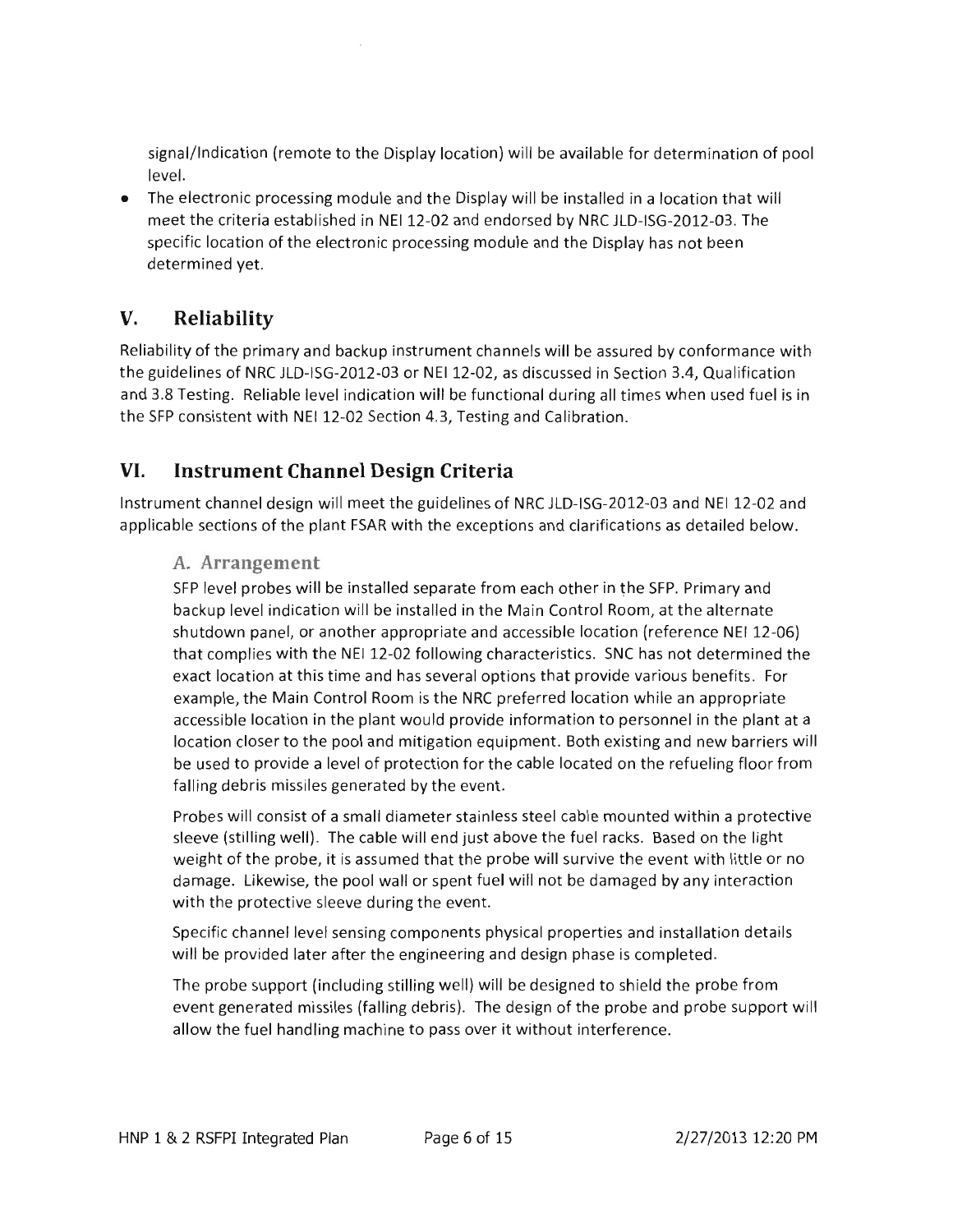Cabling for power supplies and indications for each channel will be separated for missile protection (falling debris) and routed in separate conduits from cabling for the other channel.

#### **B. Mounting**

Per NEI 12-02 Section 3.3, Mounting, the new equipment will be mounted to maintain the current Seismic Class of the Spent Fuel Pool which is Seismic Class I (Unit 2 FSAR Section 9.1.2.2.1, Reference 10). Thus, the new equipment will be seismically qualified to Class I. In addition, the mounting of the primary and backup channel components throughout the plant will meet the criteria of the structure it will be routed through or attached to.(refer to Qualification details below relating to cable and raceway installation criteria)

#### c. **Qualification**

The components/cables/connections for both primary and backup channels will be reliable at the temperature, humidity, and radiation levels consistent with the spent fuel pool water at saturation conditions for seven (7) days. Saturation temperature at the bottom of the SFP assuming normal water level will be approximately 250°F. Post event temperature at sensors located above the SFP is assumed to be 212°F. Post event humidity in the fuel pool floor near and above the SFP is assumed to be 100% with condensing steam. The components/cables/connections will be qualified for expected conditions at the installed location assuming the SFP has been at saturation for an extended period. The components/cables/connections located in the vicinity of the SFP will be qualified to withstand peak and total integrated dose radiation levels for their installed location assuming that post event SFP water level is equal to the top of irradiated fuel for a time no greater than six (6) hours. It is anticipated that the station personnel can align one of the three (3) SFP Cooling Strategies as detailed in NE112-06 if conditions are degrading as indicated by decreasing SFP level.

Conduit design in the SFP area will be installed to Seismic Category 1 criteria. Both existing and new barriers will be used to provide a level of protection for the cable located on the refueling floor from missiles. The existing and new raceway used to route the cable to the Display will be installed to Seismic Class 1 criteria. Augmented quality requirements, similar to those applied to fire protection, will be applied to the components installed in response to this Order.

The specific values to use for the shock and vibration qualification will be determined in the design phase of the implementation using FSAR and Design Basis information. Components of the instrument channels installed in the SFP area will be qualified for shock and vibration using one or more of the following methods (note different methods may be used for the various sub components of the primary and back-up instrument channels):

Instrument channel components use known operating principles, are supplied by manufacturers with commercial quality programs (such as 1509001) with shock and vibration requirements included in the purchase specification and/or instrument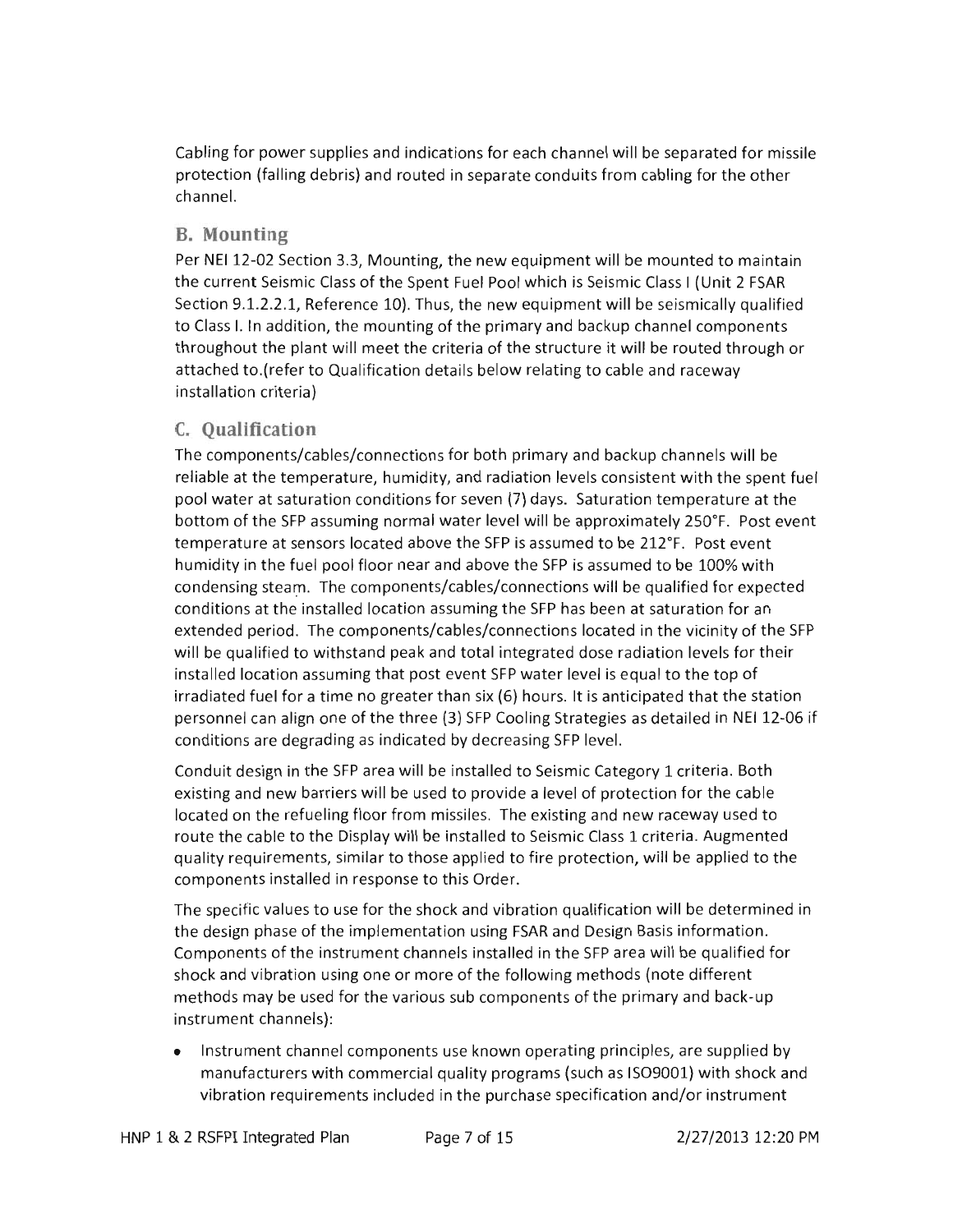design, and commercial design and testing for operation in environments where significant shock and vibration loadings are common, such as for portable hand-held devices or transportation applications;

- Substantial history of operational reliability in environments with significant shock and vibration loading, such as transportation applications; or
- Use of components inherently resistant to shock and vibration loadings or are seismically reliable such as cables.

For seismic impact on instrument channel components required after a potential seismic event for installed components, the following measures will be used to verify that the design and installation is adequate. Applicable components of the instrument channels are rated by the manufacturer (or otherwise tested) for seismic impact at levels commensurate with those of postulated design basis event conditions in the area of instrument channel component use using one or more of the following methods (note different methods may be used for the various sub components of the primary and back-up instrument channels):

- Adequacy of seismic design and installation is demonstrated based on the guidance in Sections 7, 8, 9, and 10 of IEEE Standard 344-2004, IEEE Recommended Practice for Seismic Qualification of Class 1E Equipment for Nuclear Power Generating Stations, (Reference 9) or a substantially similar industrial standard
- Instrument channel components use known operating principles are supplied by manufacturers with commercial quality programs (such as ISO9001) with seismic requirements included in the purchase specification and/or instrument design, and commercial design and testing for operation in environments where significant seismic effects are common
- Substantial history of operational reliability in environments with significant vibration, such as for portable hand-held devices or transportation applications
- Demonstration of seismic reliability using methods that predict the equipment's performance by:
	- Analysis
	- Testing of the equipment under simulated seismic conditions
	- Using a combination of test and analysis
	- The use of experience data.
- Demonstration that proposed devices are substantially similar in design to models that have been previously tested for seismic effects in excess of the plant design basis at the location where the instrument is to be installed (g-levels and frequency ranges)
- Seismic qualification using seismic motion consistent with that of existing design basis loading at the installation location.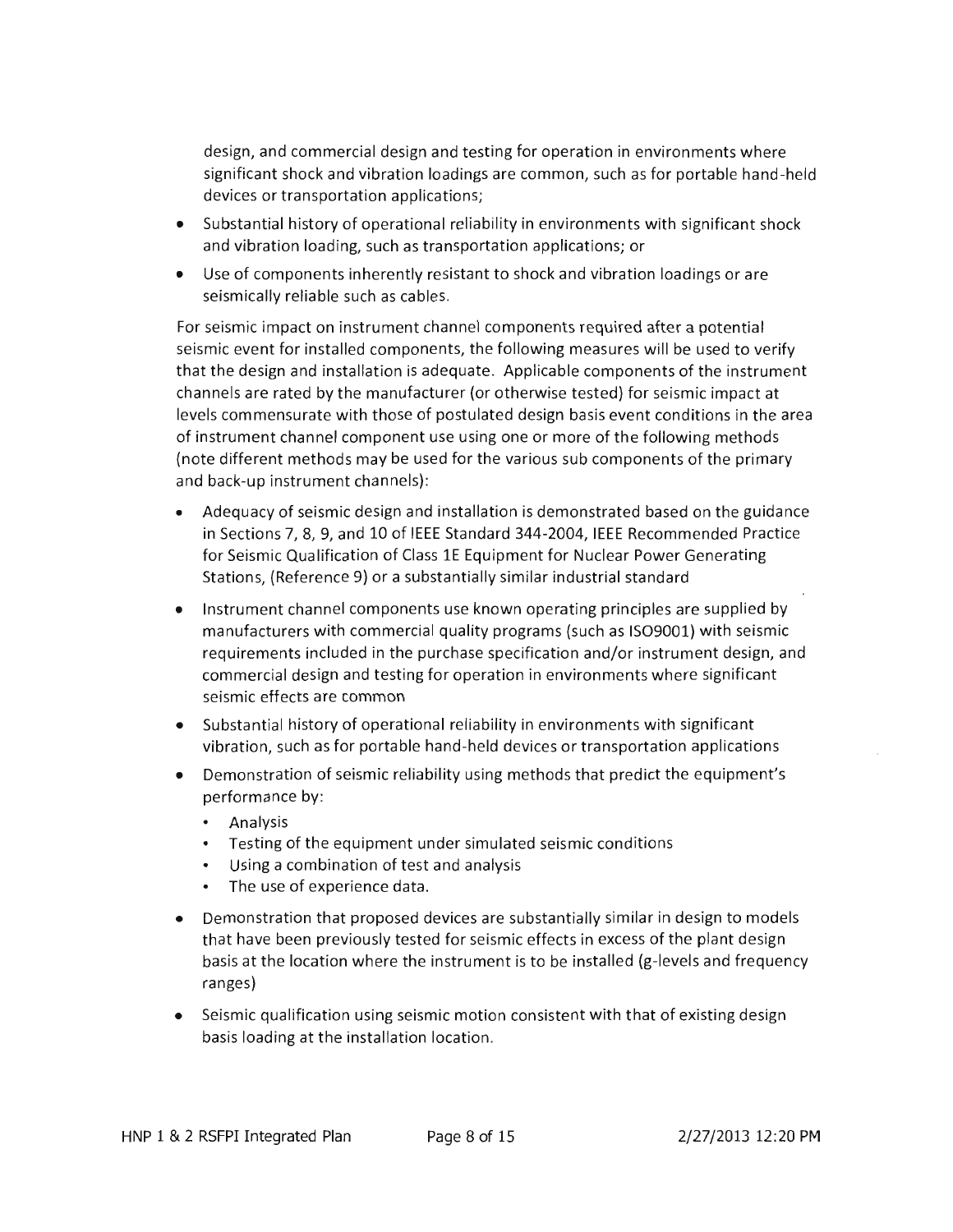## D. Independence

The primary and backup instrument channels are of the same technology, are permanently installed, separated by distance or barriers, and utilize independent power supplies from different buses/switchgear.

## E. Power Supplies

Each channel will normally be powered from independent (different buses/switchgear) 120V AC power sources and will have a dedicated battery backup. The battery backup will be dedicated to each channel, should have the capability of automatically switching and operating on backup batteries and will have manual switching as a minimum. A minimum battery life of 24 hours will be provided to allow for power restoration from portable equipment (refer to attachment 2 for a typical sketch). Refer to Safety Function Support section of the SNC Integrated Plan February 28, 2013, submittal for NRC Order EA-12-049 for details on the power strategy from portable FLEX Diesel Generators (DGs).

#### F. Accuracy

Instrument channels will be designed such that they will maintain their design accuracy without recalibration following a power interruption or change in power source. SNC plans for the instrument design accuracy to be within  $\pm$  1 inch, or as close as reasonably achievable, over the entire range for the expected environmental and process conditions. Accuracy will consider SFP post event conditions, e.g., saturated water, steam environment, or concentrated borated water. Additionally, the instrument accuracy of the GWR technology will be sufficient to allow trained personnel to determine when the actual level exceeds the specified level of each indicating range (levels 1, 2 and 3) without conflicting or ambiguous indication. The accuracy will be within the resolution requirements of Figure 1 of NEI 12-02.

### G. Testing

Instrument channel design will provide for routine testing and calibration consistent with Order EA-12-0S1 and the guidance in NEI 12-02.

- SNC plans for the design to facilitate in-situ testing and /or calibration of the Static or non-active installed (fixed) sensors
- SNC plans for the design to facilitate the microprocessor based channel features to be capable of testing the instrument channel while mounted in the pool.
- Existing work control processes will be used to control maintenance and testing. (e.g., Preventive Maintenance (PM) Program, Surveillance Program, Vendor Contracts, or work orders)
- Other testing and calibration requirements are located in Program Controls testing sub section below.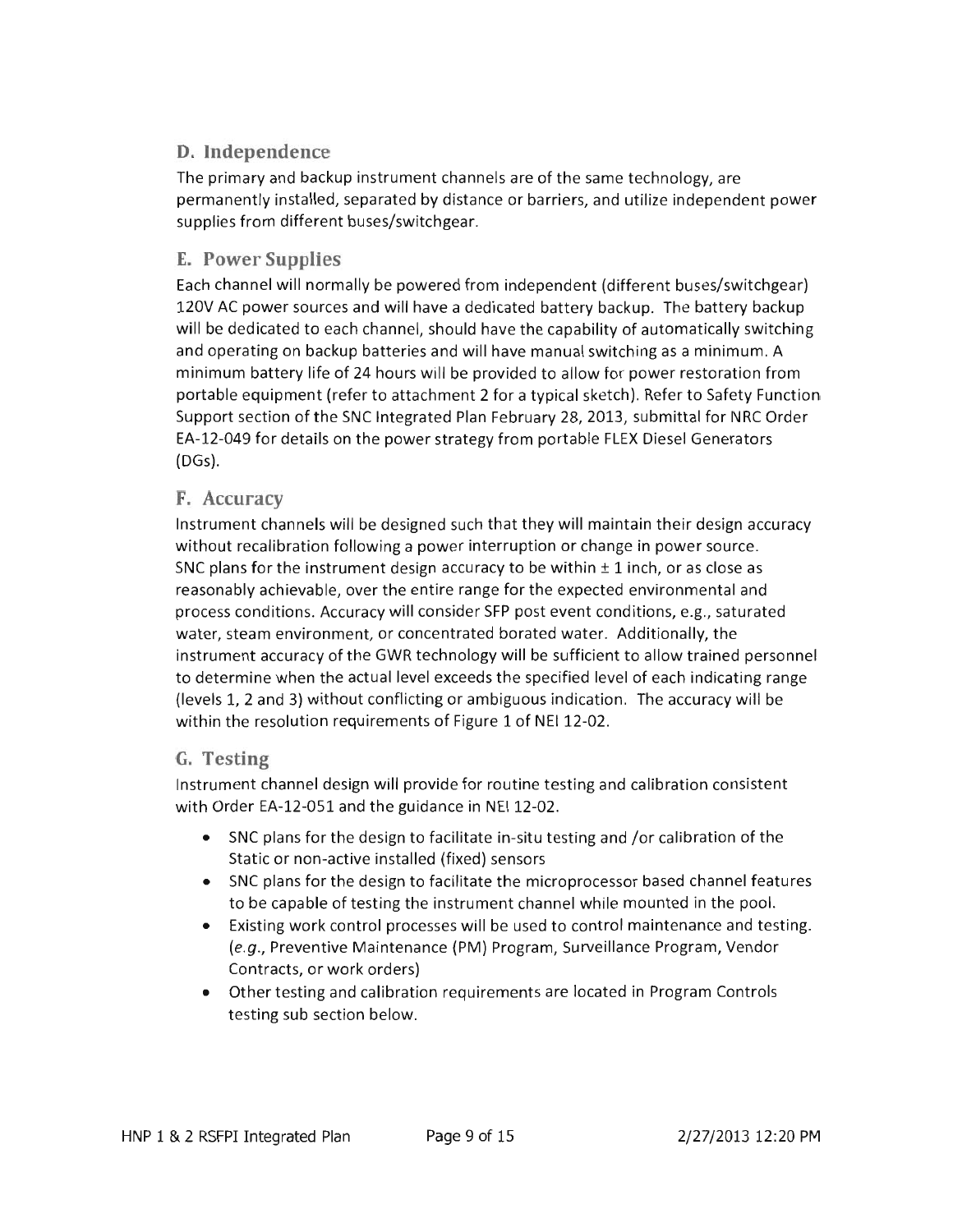### **H. Display**

Primary and backup indication will be provided in the Main Control Room, at the alternate shutdown panel, or another appropriate and accessible location (reference NEI12-06) that complies with the NE112-02 characteristics. If mUltiple display locations are powered from the instrument loop, then the guidance in NEI 12-02 regarding multiple displays will be followed (refer to attachment 2 for a typical sketch).

## **VII. Instrument Channel Program Criteria**

Instrument channel program criteria will be consistent with the guidelines of NRC JLD-ISG-2012-03 and NEI 12-02.

#### **A. Training**

A systematic approach will be used to identify the population to be trained and to determine both the initial and continuing elements of the required training. Personnel will complete training prior to being assigned responsibilities associated with this instrument.

#### **B. Procedures**

Procedures will be developed using guidelines and vendor instructions to address the maintenance, operation, and abnormal response issues associated with the new SFP instrumentation consistent with NEI 12-02.

Procedures will address a strategy to ensure SFP water level addition is initiated at an appropriate time consistent with implementation of NEI12-06, Diverse and Flexible Coping Strategies (FLEX) Implementation Guide (References 5 and 7).

## C. **Testing and Calibration**

Processes will be established and maintained for scheduling and implementing necessary testing and calibration of the primary and backup spent fuel pool level instrument channels to maintain the instrument channels at the design accuracy. Testing and calibration of the instrumentation will be consistent with vendor recommendations and any other documented basis. Calibration will be specific to the mounted instrument and the monitor. Out of service time as identified in NEI 12-02 will be incorporated consistent with the programmatic process used for compliance with NRC Order EA-12-049 (Order to Modify Licenses With Regard to Requirements for Mitigation Strategies for Beyond Design Basis External Events).

## **VIII. Need for Relief and Basis**

Southern Nuclear is not requesting relief from the requirements of Order EA-12-051 or the guidance in NE112-02 at this time, except as discussed herein.

Consistent with the requirements of Order EA-12-051 and the guidance in NE112-02 as endorsed by NRC JLD-ISG-2012-03, the six-month reports will delineate progress made, any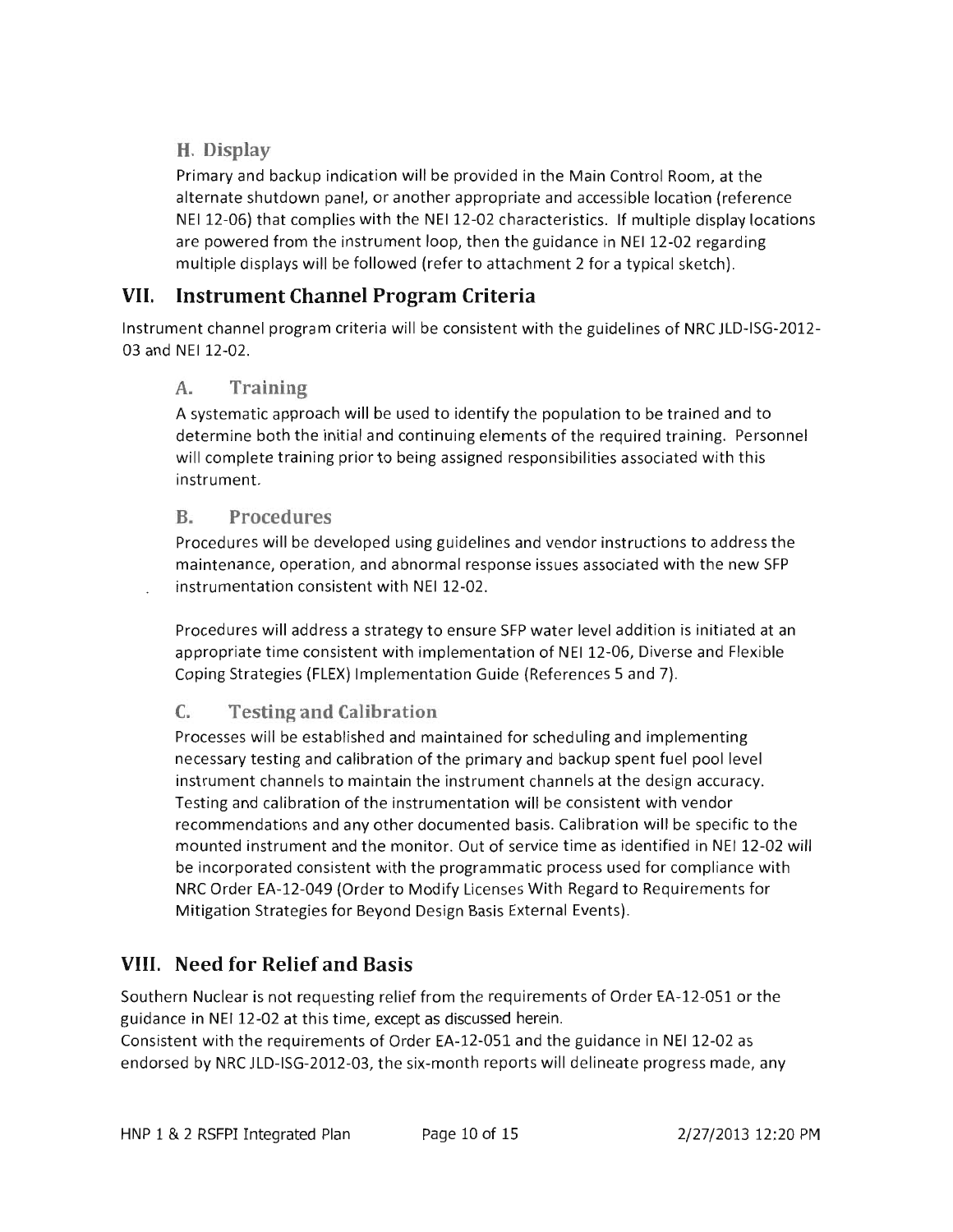proposed changes in our compliance methods, updates to the schedule, and, if needed, requests for relief and their bases.

#### **IX. References**

- 1) EA-12-051, Issuance of Order to Modify Licenses with Regard to Reliable Spent Fuel Pool Instrumentation, March 12, 2012
- 2} EA-12-049, Issuance of Order to Modify Licenses with Regard to Requirements for Mitigation Strategies for Beyond-Design-Basis External Events, March 12, 2012
- 3} NRC JLD-ISG-2012-03, Compliance with Order EA-12-051, Reliable Spent Fuel Pool Instrumentation, Revision 0, August 29,2012
- 4) NEI 12-02, Industry Guidance for Compliance with NRC Order EA-12-051, "To Modify Licenses with Regard to Reliable Spent Fuel Pool Instrumentation," Revision 1, August 2012
- 5} NE112-06, Diverse and Flexible Coping Strategies (FLEX) Implementation Guide, Revision 0, August 2012
- 6} Letter, NL-12-2151 , Initial Status Report in Response to Commission Order Modifying Licenses with Regard to Requirements for Reliable Spent Fuel Pool Instrumentation (Order Number EA-12-051), dated October 23,2012
- 7) Letter NL-12-2146, Initial Status Report in Response to Commission Order Modifying Licenses with Regard to Requirements for Mitigation Strategies for Beyond-Design-Basis External Events (Order Number EA-12-049), dated October 23,2012 .
- 8) ISO9001, Quality management systems Requirements
- 9) IEEE Standard 344-2004, IEEE Recommended Practice for Seismic Qualification of Class 1E Equipment for Nuclear Power Generating Stations
- 10} Edwin I. Hatch Nuclear Plant Unit 1 and 2 Final Safety Analysis Reports, Revision 31, November 2012
- ll} Edwin I. Hatch Nuclear Plant Unit 2 Final General Arrangement Section B-B, H26105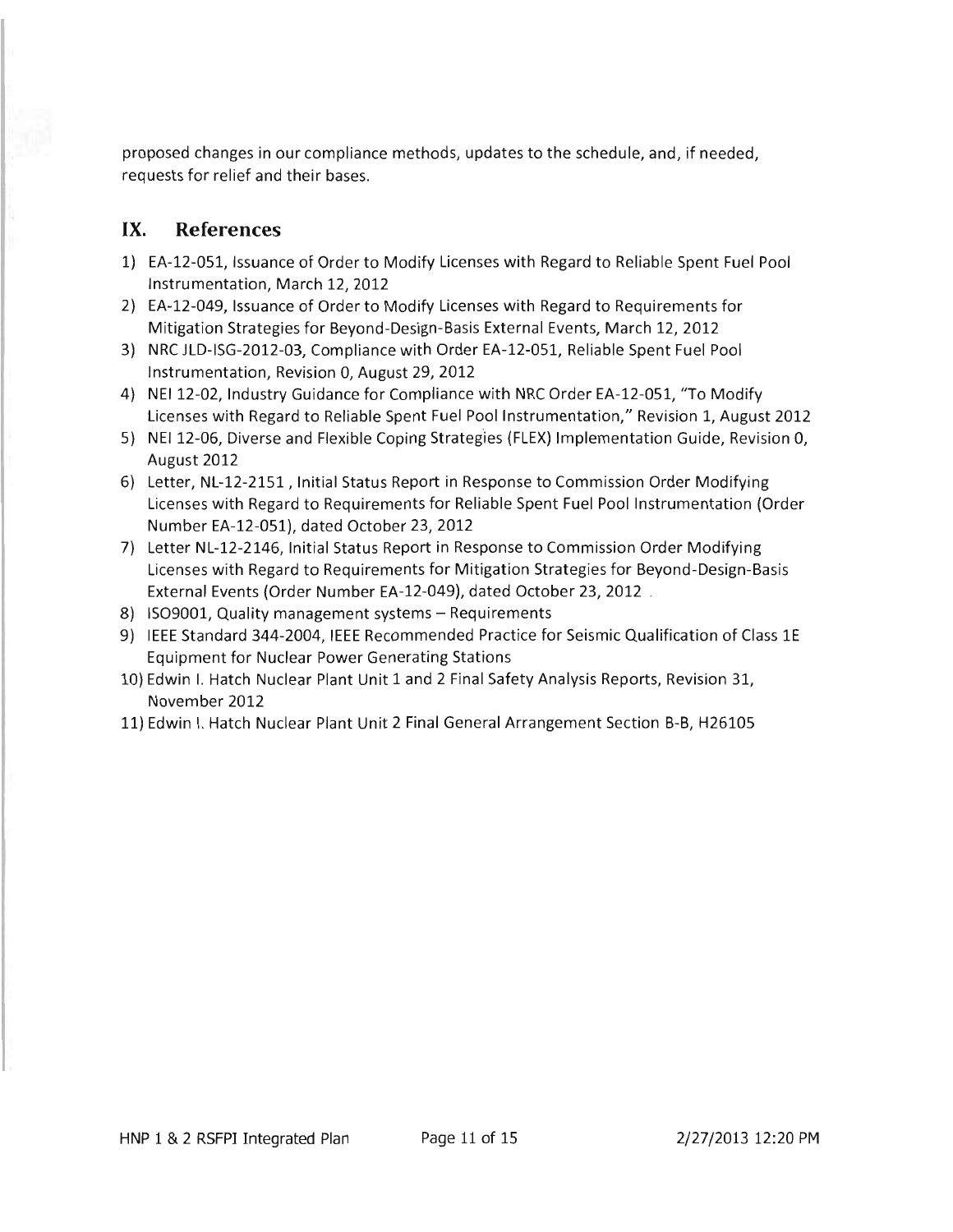**Attachment 1: Probe Layout Sketch** 

(Page 1 of 1)

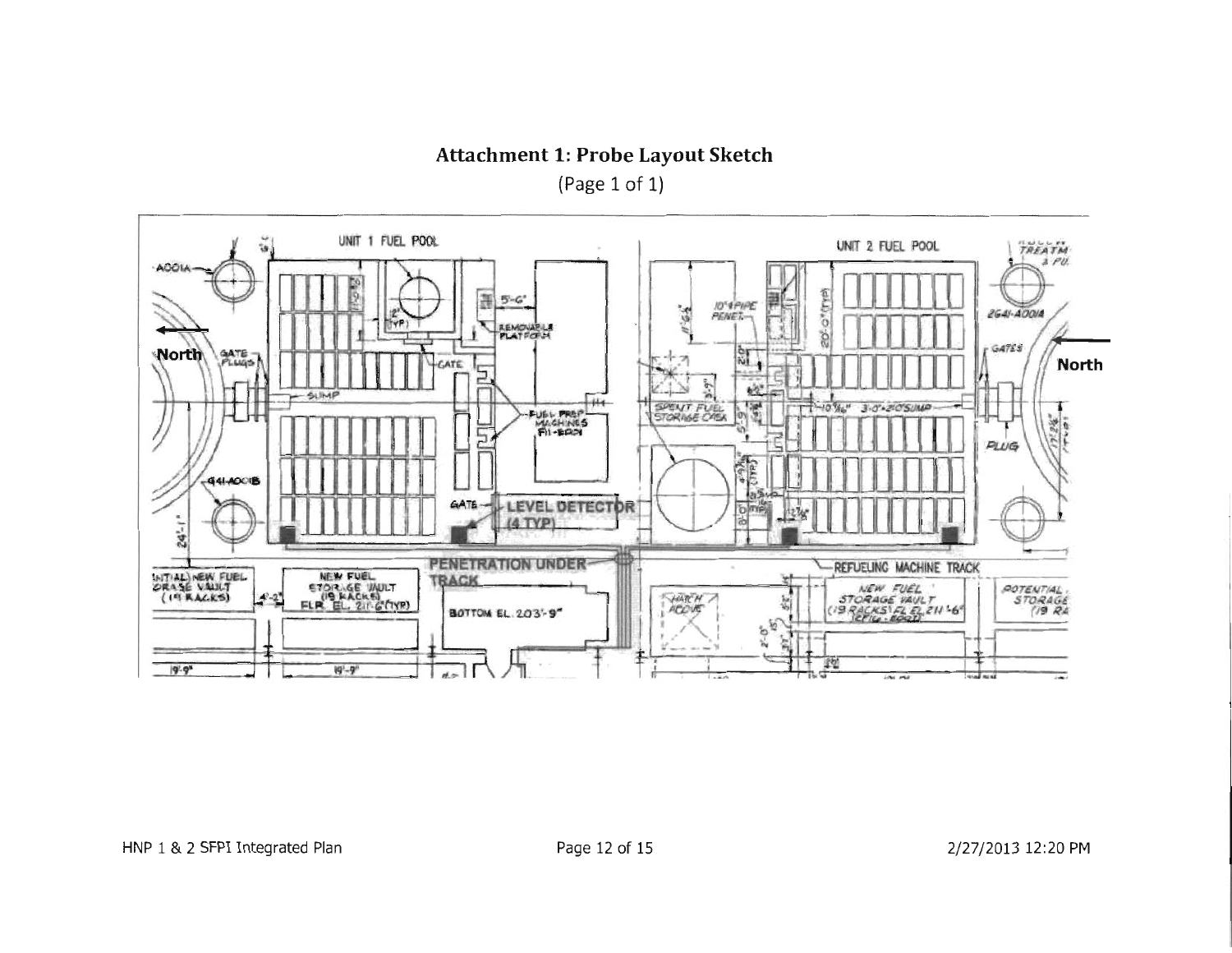

**Attachment 2: Electrical Sketches** 

HNP 1 & 2 RSFPI Integrated Plan

Page 13 of 15

2/27/2013 12:20 PM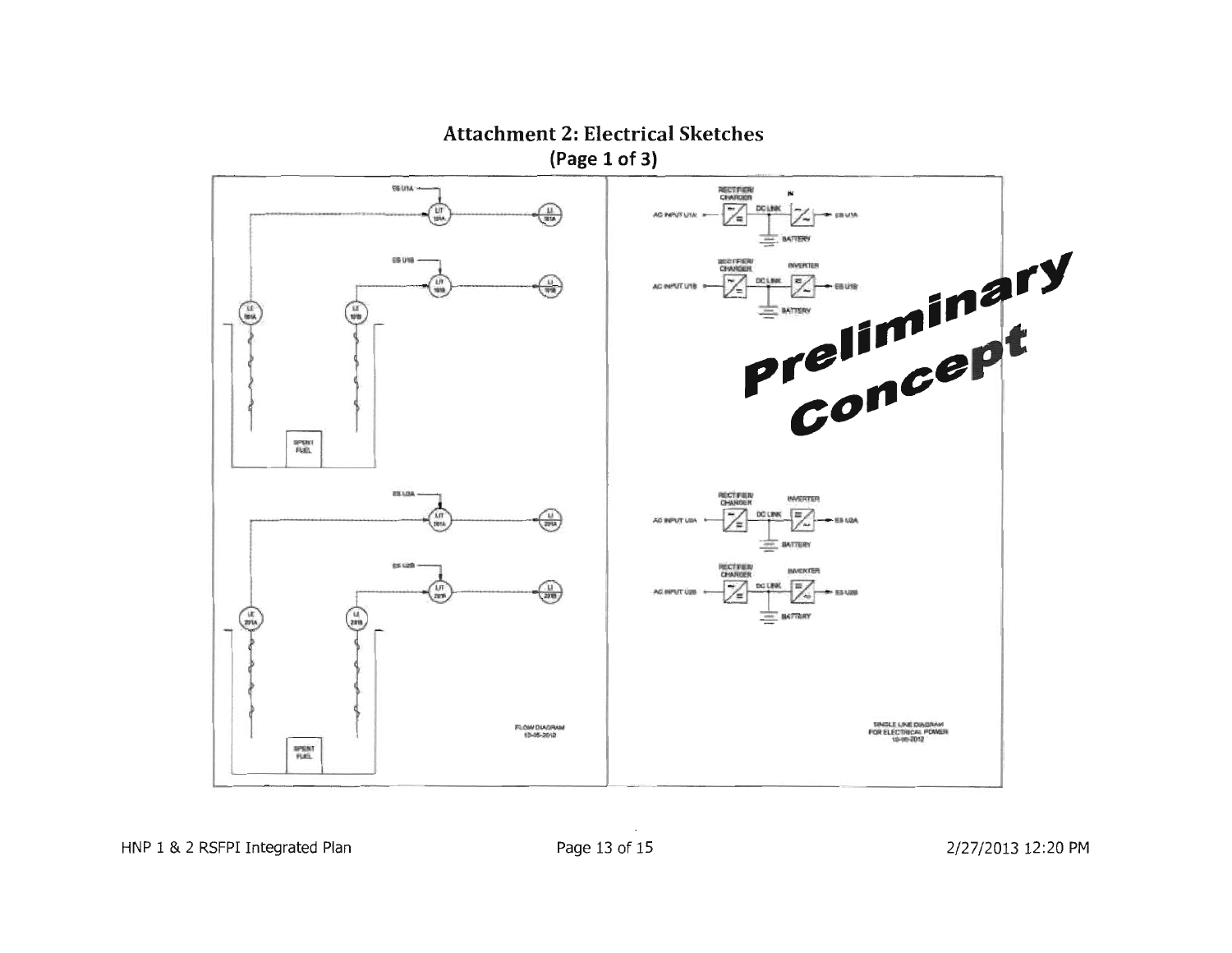